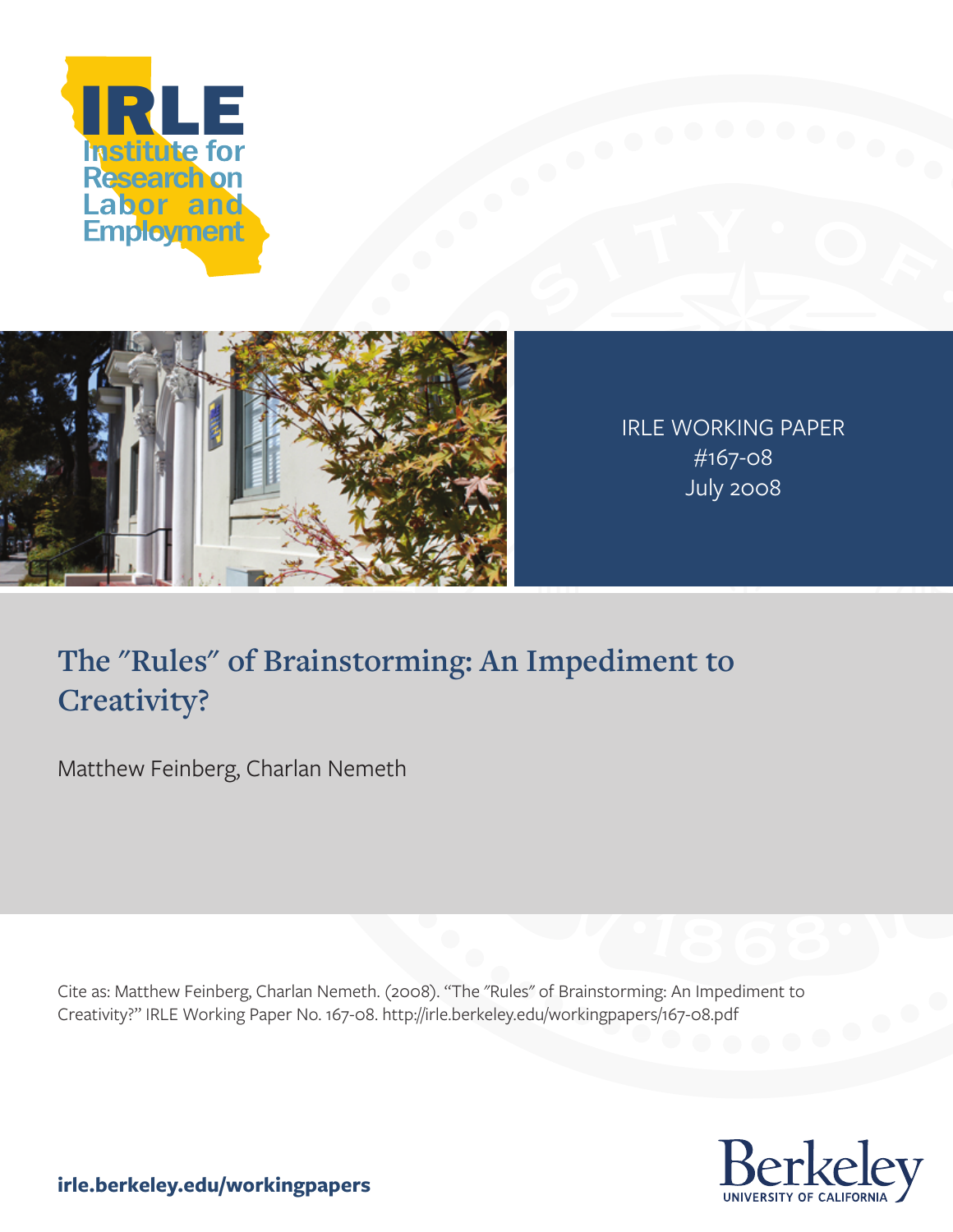# Institute for Research on Labor and Employment

Institute for Research on Labor and Employment Working Paper Series (University of California, Berkeley)

Year 2008 Paper iirwps<sup>-</sup>167<sup>-08</sup>

# The "Rules" of Brainstorming: An Impediment to Creativity?

University of California, Berkeley

Matthew Feinberg<br>
Figure 1. Expanding Charlan Nemeth<br>
University of California, Berkeley<br>
University of California, Berkeley

This paper is posted at the eScholarship Repository, University of California. http://repositories.cdlib.org/iir/iirwps/iirwps-167-08 Copyright  $\odot$ 2008 by the authors.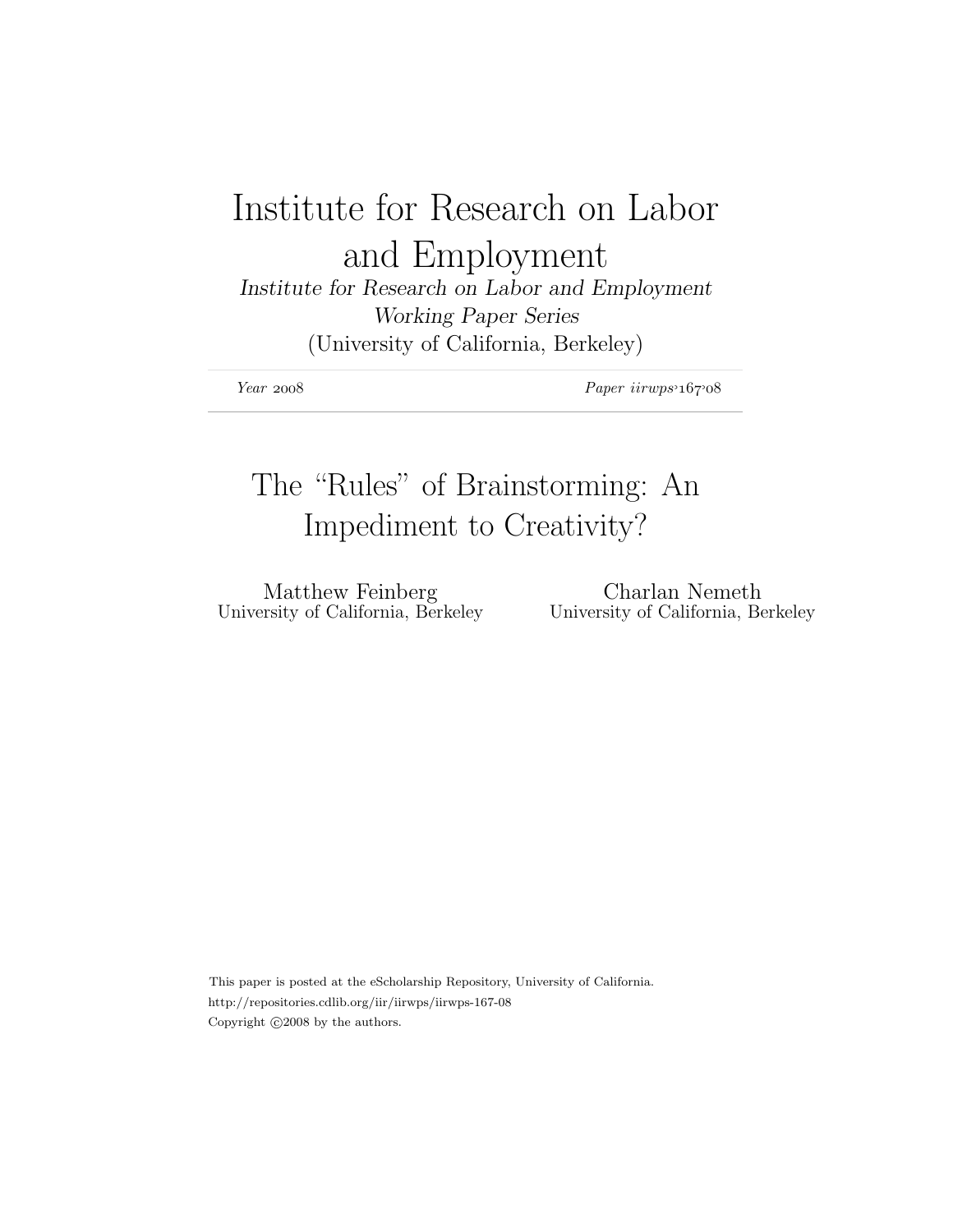The "rules" of brainstorming: an impediment to creativity?

Matthew Feinberg and Charlan J. Nemeth\* University of California, Berkeley

One of the most popular techniques for enhancing the number of ideas or solutions to a problem is that of brainstorming. Developed by Osborn (1957), it is specifically designed to foster idea idea generation by the usage of four rules:

- (1) Come up with as many ideas as you can
- (2) Do not criticize one another's ideas
- (3) Free-wheel and share wild ideas
- (4) Expand and elaborate on existing ideas. (Osborn, 1957)

Most research has shown that these rules of brainstorming tends to improve group performance relative to a control group given no specific rules (Parnes & Meadow, 1959; Paulus & Brown, 2003, but see also Dunnette, Campbell, & Jaastad, 1963). The main reasons for this improvement are believed to lie in their ability to combat, problems such as social loafing and evaluation apprehension (Karau & Williams, 1993). The rule "not to criticize", for example, is believed to lower people's concerns about how they re being evaluated.

 In contrast to such literature, there is some theoretical reasons and recent evidence to suggest that these rules and, in particular, the rule "not to criticize" may actually inhibit creativity. Rather, there is evidence of the value of debate even criticism in the stimulation of creative thought.

 A variety of studies demonstrates that exposure to a persistent minority dissenter sparks more flexible, open-minded, and multi-perspective thinking which, in turn, produces less conformist and more creative outcomes (e.g., Peterson & Nemeth, 1996; Nemeth & Chiles, 1988; Nemeth & Kwan, 1985). This line of research maintains that the benefits of dissent stem from the cognitive conflict it generates; the dissent compels those in the majority to search for possible explanations as to why the dissenter is willing to openly disagree and suffer the rejection that often accompanies such disagreement. This search for explanations then fosters thinking on all sides of the issue (Nemeth, 2003). People search for information on all sides of the issue, use multiple strategies in problem solving and detect solutions that otherwise would have gone undetected (Nemeth, 1995).

 Other research more directly examines the role that conflict plays in enhancing group performance (e.g., Jehn, 1995; Jenn & Mannix, 2001; Pelled, Eisenhardt, & Xin, 1999). This body of literature points to conflict regarding the task at hand as an impetus for improved group performance.

One recent study examines the role of the rule "not to criticize" directly in a brainstorming setting. Conducted in both the United States and in France, Nemeth et al (2004) gave participants in the condition the typical brainstorming rules including the admonishment "not to criticize" or the latter rule was changed to one that emphasized that they should debate, even criticize, one another's ideas. While many would have hypothesized that such an instruction would have lowered the number and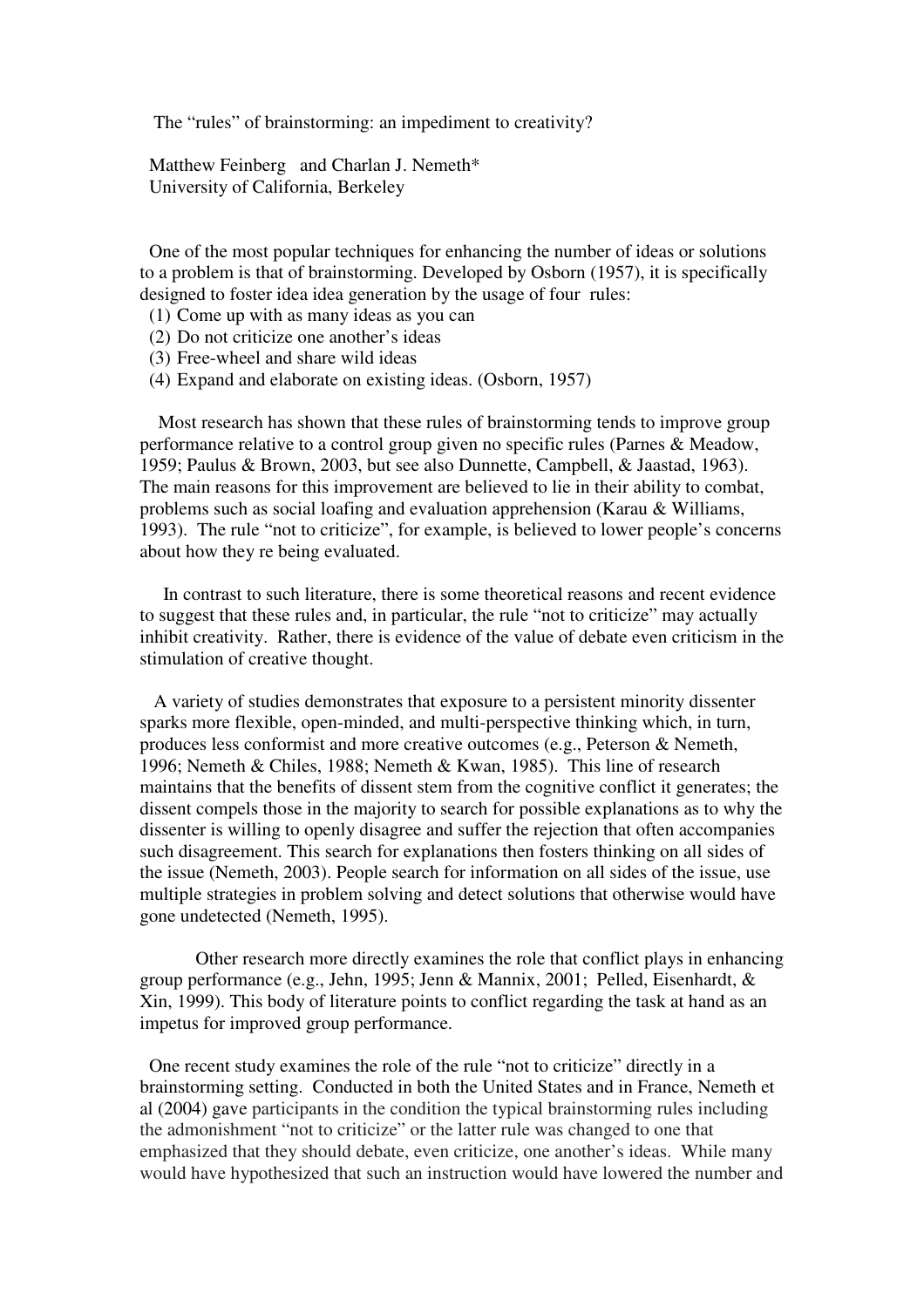quality of ideas, the results showed the reverse. Not only was the faming of instructions to "debate and even criticize" higher than the control, it was as high as the typical brainstorming instructions. While these two conditions did not statistically differ, the means actually favored the advice to debate and criticize.

Nemeth et al. (2004) theorized that the "criticize" condition outperformed the "do not criticize" and the control conditions because the instructions to criticize liberated participants to more freely generate ideas. These instructions allowed for discussion that would otherwise have been kept in check, and such discussion led to more ideas and improvements on ideas. In addition, Nemeth et al. speculated that an atmosphere where criticism and debate are allowed, even expected, may also be liberating since such behavior is usually perceived as socially inappropriate and undesirable. Thus, such instructions may parallel rule-breaking or deviance which in and of itself may be liberating, stimulating, and creativity enhancing.

 One might infer from such an analysis that there is clear discord between rules and creative thinking, because rules may inhibit freedom of thought. Regarding brainstorming, one could then argue that the rules of brainstorming, being rules, may even impede group creativity.. In fact, rules for how to think creatively may be contradictory to the free and unbounded thinking that many argue are the foundations of creativity (Amabile 1988; Hill & Amabile, 1993; Kanter, 1988; Mednick, 1962; Sternberg & Lubart, 1993).

Some research specifically shows the importance of freedom and liberty for creativity. Hill and Amabile (1993), for example, found that the most commonly cited stimulus for creativity was freedom among research and development scientists. By contrast, individuals who perceived their work environment as confining and constraining were less likely to manifest high levels of creativity (Amabile, Conti, Coon, Lazenby, & Herron, 1996. In fact, one might argue that rules are confining and constraining by definition and as such are obstacles to creativity because they promote standardization, reduced variation, and norm following (Olin & Wickenberg, 2001; Perrow, 1979.

Rules may also impair creativity at an unconscious level. As many cognitive psychologists have shown, subtle cues from the environment can prime specific goals, motivations, behaviors, and mental frameworks (for a review, see Bargh & Chartrand, 1999). If priming affects brainstorming cognitions, there is a strong likelihood that providing rules to follow might trigger a "rule-following" schema, or more generally, a "conventionality" or "conformity" schema which would be antithetical to creativity.

From this perspective, the specific rule to criticize or not may be relevant to discourse and critical thought. However, the fact that any content is a " rule" may in and of itself prevent groups from reaching their optimal level of creativity. In the Nemeth et al 2004 study which explored the content of the instructions, the exact phrasing was framed as a suggestion rather than a rule. Specifically people were told that "prior research" suggested that the best way to generate ideas involved either no criticism or involved debate and even criticism. Given that both conditions led to more solutions to the problem than did the control and that the specific content did not statistically differentiate between conditions, it is possible that the issue is one of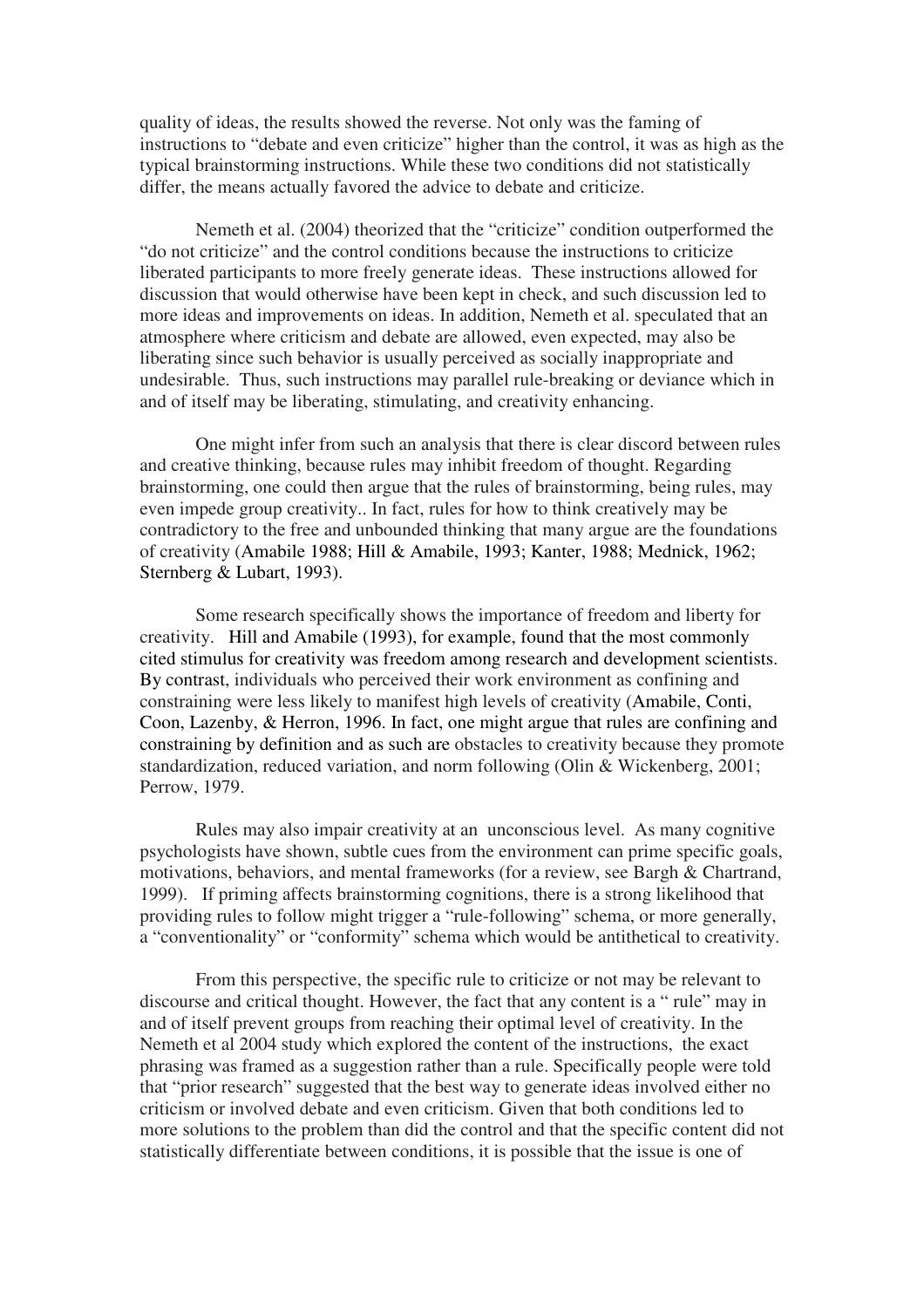framing the content in terms of a suggestion versus a rule. Thus, a major aim of the present study is to test whether rules impair creativity.

In this study, we contrasted rules with suggestions and compared the content of urging criticism vs admonishing against it. In essence, this was an attempt to investigate whether the Nemeth et al. (2004) findings were bounded by the fact that the advice was framed as a suggestion rather than a rule and, further, to investigate the role of rules, regardless of content..

# **HYPOTHESES**

- 1.) Groups receiving instructions framed as suggestions will generate more creative ideas than will groups receiving instructions framed as rules.
- 2.) Groups receiving instructions framed as "rules" will generate fewer creative ideas than a control group given no instructions
- 3.) Groups receiving instructions framed as "suggestions" will generate more creative ideas than a control group.
- 4.) Instructions favoring criticism will lead to more creative ideas than instructions "not to criticize" .

# PRESENT STUDY

## *Procedural Details*

*Design*. The present study employed a 2(rules vs. suggestions) x 2(criticize vs. no criticize) design, and a control condition. Thus, there were 5 conditions.

*Participants.* 141 students (86 female and 55 male) from the Department of Psychology's subject pool at a west-coast university participated for course credit. Groups consisted of 4 individuals, 3 participants who would actually brainstorm and one individual who was a confederate for the experiment and was "chosen" to be the group's idea recorder. The confederate said nothing throughout the entire study and just wrote down the group's ideas. One group which was 2 standard deviations from the mean was dropped from the analyses.

*Procedure.* The experimenter brought the three participants and the one confederate into the lab and had them sit at a table. The experimenter then introduced the group task – brainstorm to come up with as many ideas as possible that could help reduce traffic congestion in the San Francisco Bay Area. The experimenter then mentioned that one participant needed to serve as the recorder. The recorder would simply write down all the ideas that group comes up with, but not talk or take part in the brainstorming at all. The experimenter then inconspicuously asked the confederate to serve as the recorder, at which time the confederate moved from the table to a chair somewhat behind the three participants where a clipboard, pen, and paper awaited.

 Following this, depending on condition, the experimenter provided specific verbal and written instructions to the brainstorming group. For the two variables of rules vs suggestions and criticize vs do not criticize, there were 4 experimental conditions..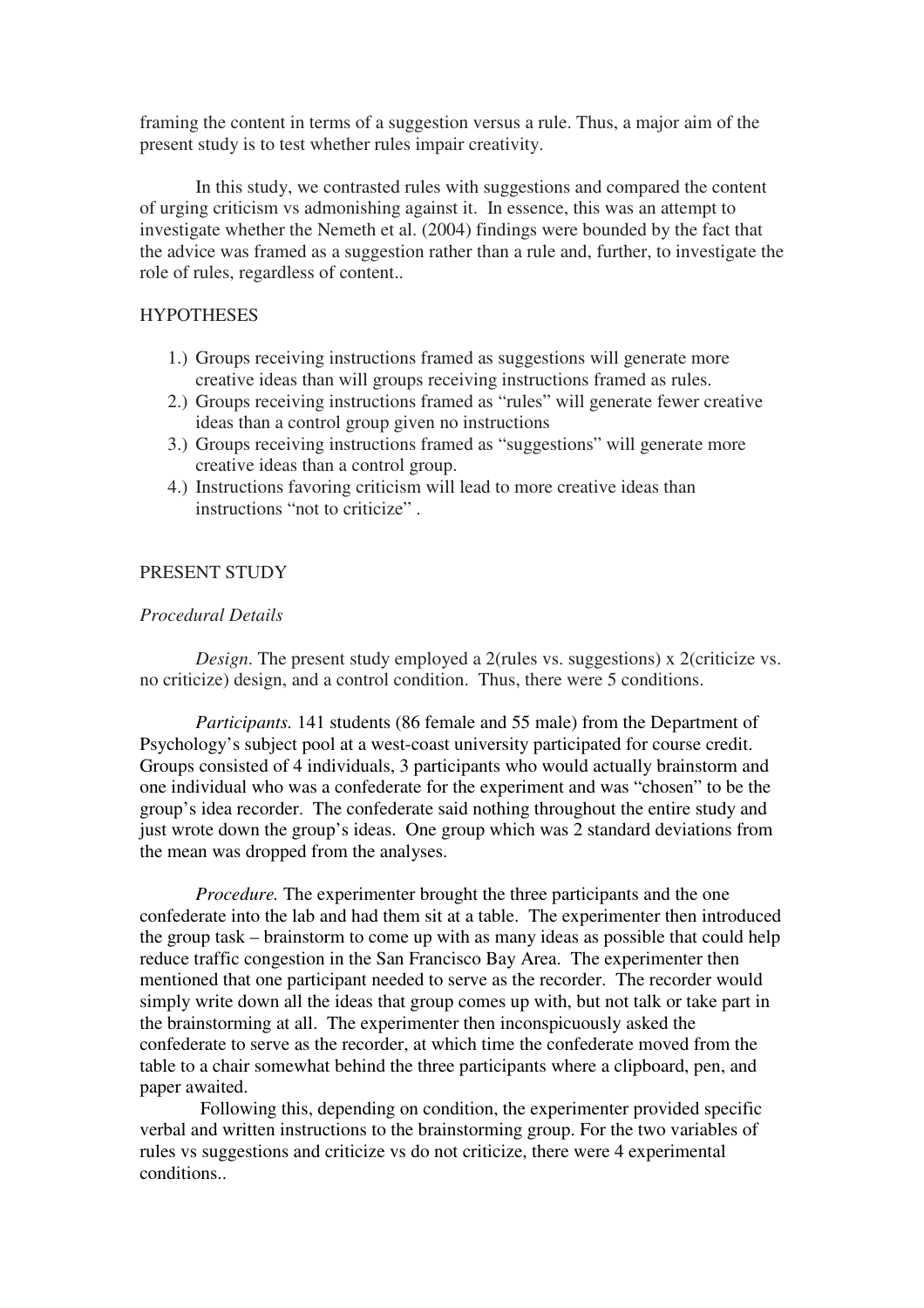Groups in the rules condition were given a form that stated in large, bold, and underlined font: "Brainstorming Rules." Groups in the suggestion condition were given a similar form that had "Brainstorming Suggestions" written on the top. Furthermore, four rules/suggestions were printed in smaller font underneath these headings. The first of these four rules/suggestions depended on condition. In the criticize condition, the first read: "Debate, even criticize, one another's ideas." In the no criticize condition, the first read: "Do not debate or criticize one another's ideas." The remaining three rules/suggestions were the same for every condition. They were: "State any idea that comes to mind no matter how wild," "Aim for a large quantity of ideas," and "Build upon the ideas of others." Overall, there were four experimental conditions: 1. Rules-No Criticize, 2. Rules-Criticize, 3. Suggestions-No Criticize, and 4. Suggestions-Criticize. In all four of these experimental conditions, the experimenter read the instructions repeatedly emphasizing that they were rules to follow or were suggestions and were not rules. In the control condition, participants were provided no specific instructions after the brainstorming task was introduced.

Once the experimenter presented the instructions he left the room for 20 minutes during which time the groups brainstormed. After the 20 minutes, the experimenter returned and collected all the ideas the recorder had written down and also collected the instructions form. The experimenter then gave participants a questionnaire designed to gauge their impressions and reactions to the brainstorming task, and to gather demographic data. Participants completed these questionnaires independently, as did the confederate to maintain the cover story. Once all participants had completed this questionnaire the experimenter fully debriefed the subjects, answered their questions and then dismissed them.

### *Dependent Measures*

#### A. The various measures of creativity

Creativity has been variously defined. Most previous creativity research has measured creativity by counting the total number of ideas an individual or group produces (Kogan, 1983; Runco, 1990). However, logic would suggest that, though this measuring methodology is quick and easy, it may not be the most accurate way to measure creativity. The definition of creativity generally includes the aspect of originality rather than simple numbers. Thus, a group that is good at coming up with a large number of ideas may not be more creative than a group that comes up with a small number of ideas. Furthermore, from an applied perspective, businesses and organizations that use brainstorming to develop innovations would most likely prefer a couple of very creative ideas to numerous mundane and uninspiring ideas

In the present study, we examined creativity in several ways. Along with measuring quantity of ideas, we measure creativity using both a "top notch" technique and an "average creativity score". The top-notch technique centers on ideas rated as the most creative ideas (relative to all other ideas generated). We had independent raters code every idea that all groups generated. We then selected the 3 most highly rated ideas for each group and averaged them together (i.e., an average of their very best ideas).

We also measured top-notch ideas by defining a threshold for what rating indicated an idea was highly creative. The threshold we chose was the top 2%, which dictated that we focus only ideas that ranked in the top 2% of all ideas generated. It turned out that the threshold for the top 2% of ideas was a rating of 4 or higher (on a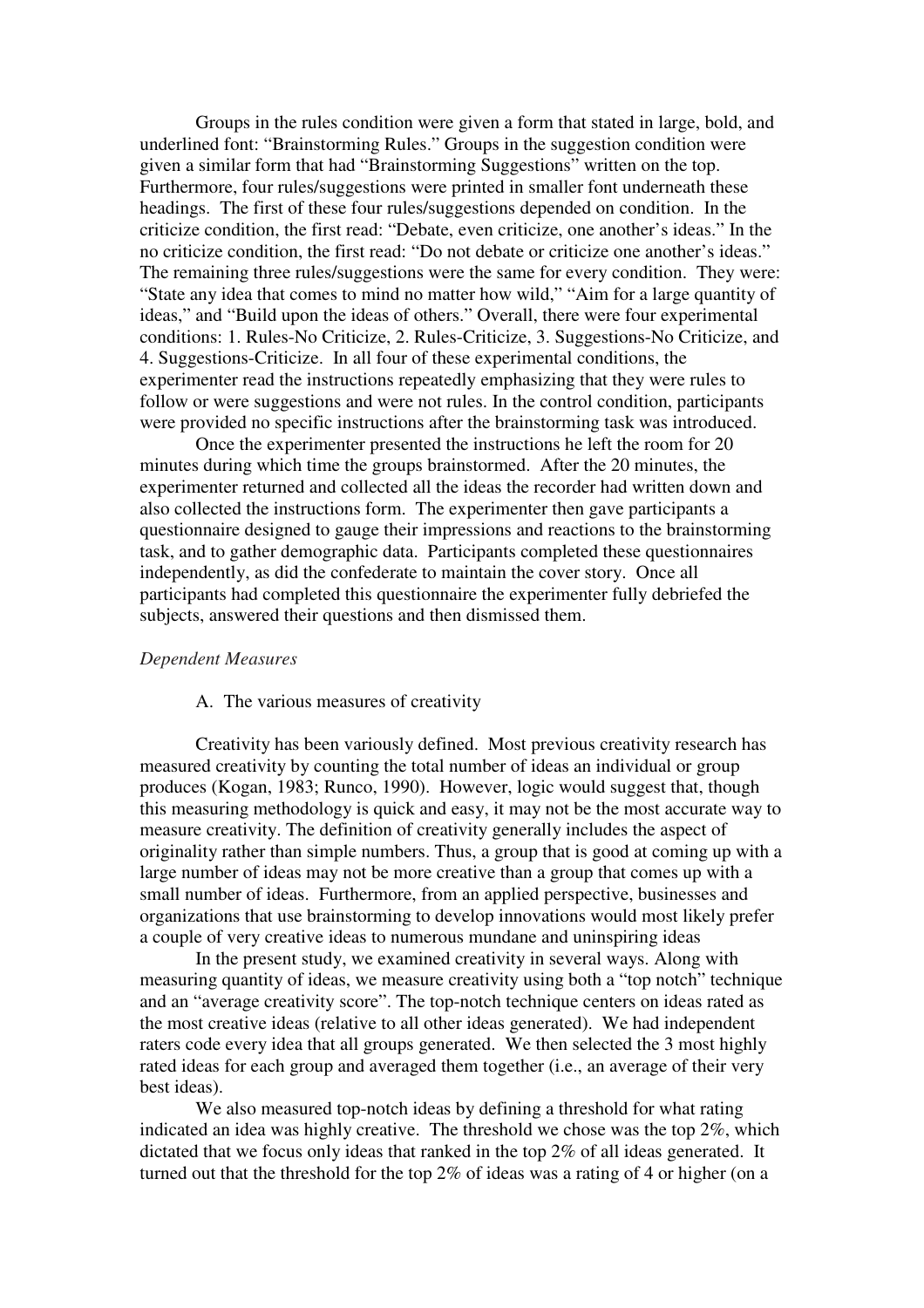scale from 1 to 5; see coding section below). Thus, for each group we counted the frequency of ideas they had that scored a 4 or higher.

We also employed an "idea creativity average" technique that involved judging a group's creativity based on their entire performance, not just their best ideas. For this technique, we summed up the ratings for each idea a group had and then divided by the total number of ideas that the group had. This yielded a measure of the average creativity for each idea a group generated. Table 1 below provides a summary of the different measuring techniques we employed.

# -----------TABLE 1 ABOUT HERE-------------

#### 1. Coding and Calculating Creativity

Two coders who were blind to condition and hypotheses to rated each idea. They did this in two separate waves based on the general definition creativity which includes both originality and feasibility or usefulness.found in the literature:(Amabile, 1996; Kasof, 1995; Mumford & Gustafson, 1998; Paulus, 2000; Sternberg & Lubart, 1995). Thus, in the first wave, they rated every idea on originality (i.e., novelty) on a scale from 1 to 5 (alpha = .76). We specifically instructed them to not take feasibility or usefulness into account. On the other occasion, we had the coders rate each idea on feasibility (i.e., usefulness) also on a scale from 1 to 5 (alpha = .70). This time, we specifically instructed them to not take originality into account, but rather focus directly on how practical, useful, and implementable each idea was.

We then took the average originality score (across coders) and the average feasibility score (across coders) for each item, added them together and divided by two to generate an average creativity score for each item. We chose to incorporate an average of both originality and feasibility to form a creativity score because it was inline with the generally recognized and accepted definition of creativity consisting of both novelty and usefulness.

## RESULTS

#### *Manipulation Check*

 We first examined whether our manipulation – emphasizing either that the provided instructions were rules to be followed or suggestions that did not have to be followed – had their intended effects. To check this, we asked participants how free they felt to violate any of the instructions provided. Participants in the rules condition were significantly less likely to feel they were free to violate the provided instructions (Means = 2.22 versus 2.77;  $F(1, 109) = 9.78$ ,  $p = .002$ ). Thus, our manipulation appears to have been successful.

#### *Group Level*

We first ran a series of 2 x 2 analyses of variance (ANOVA) for rules/suggestions and criticize/do not criticize. For the "number of ideas generated", the 2x2 ANOVA yielded no significant main effect for rules/suggestions  $F(2, 33)$  < 1, NS, no significant main effect for criticize/no criticize *F*(2, 33) = 2.15, NS, and no significant interaction  $F(2, 33) < 1$ , NS. Means are shown in Table 2.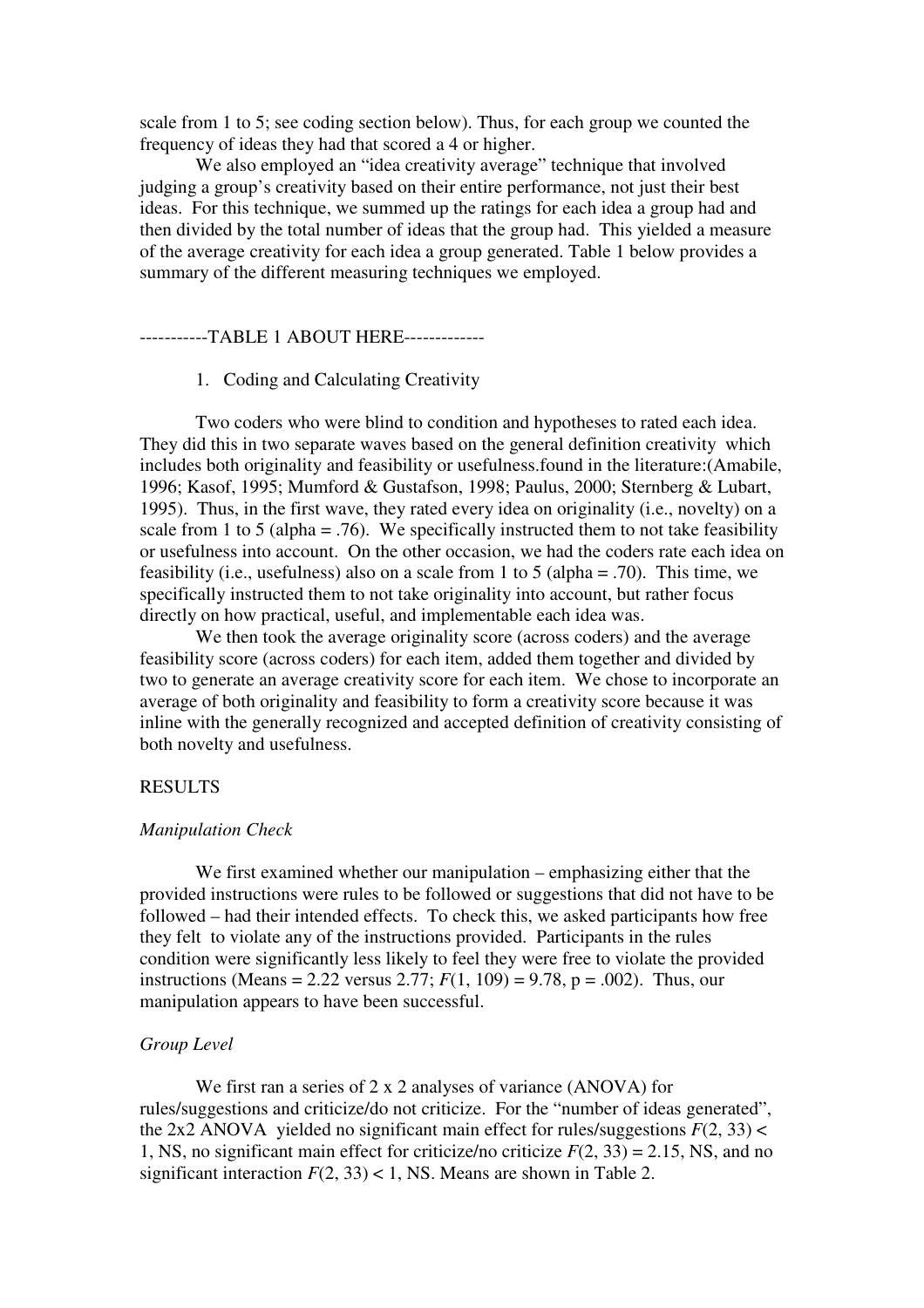----------TABLE 2 ABOUT HERE ----------

For the "Top 3 Ideas Average", the 2x2 ANOVA revealed a significant main effect for rules/suggestions, such that the "top" ideas of groups in the suggestion condition were rated significantly more creative than groups in the rules condition  $(F(2, 33) = 4.80, p = .04)$ . This analysis, however, did not yield either a significant main effect for criticize/no criticize  $F(2, 33) < 1$ , NS, or a significant interaction  $F(2, 13)$  $33$ ) < 1, NS.

To examine whether our manipulations affected frequency of ideas that were within the top 2% of all ideas, we ran chi-square analyses.. First off we ran a chisquare that compared the "Frequency of Top 2% of Ideas" between the rules conditions and the suggestions conditions. This chi-square yielded a marginally significant difference between the two groups' frequencies, such that the suggestions condition had more top 2% ideas ( $\chi^2$  = 2.74, p < .10). We then ran a chi-square that examined the frequency differences between the criticize condition and the nocriticize condition (see table 3). This analysis did not reveal a significant difference between the criticize and no-criticize conditions ( $\chi^2$  = .14, NS).

------------TABLE 3 ABOUT HERE ----------

We also ran a 2 x 2 ANOVA for "Idea Creativity Average". This analysis produced a significant main effect for rules/suggestions, such that the suggestions groups were rated as more creative than the rules groups  $(F(2, 33) = 4.013, p = .05)$ . The analysis did not reveal a main effect for the criticize/no criticize conditions (*F*(2,  $33$  < 1, NS), and did not yield a significant interaction  $(F(2, 33) < 1, NS)$ .

To specifically examine whether rules were impairing creativity or suggestions were fostering creativity, or possibly both, we compared each of these conditions with the Control. We ran a one-way ANOVA for "Top 3 Ideas Average" with 3 levels (Rules, Suggestions, Control). This analysis revealed a significant pairwise difference between suggestions and rules  $(F(1,35) = 4.89, p=.034)$ . Pairwise comparisons, however, revealed no significant difference between the suggestions condition and the control  $(F(1, 25) < 1, NS)$  or between the rules conditions and the control  $(F(1,26) < 1, NS$ ; see table 2 for means). However, as the means reveal, the results were trending such that the control conditions performed right in the middle of the rules and the suggestions conditions – implying that instructions framed clearly as rules impaired group creativity, whereas instructions framed clearly as suggestions fostered group creativity (see table 5 for means).

We then conducted a one-way ANOVA for "Idea Creativity Average" with 3 levels (Rules, Suggestions, Control). This analysis yielded a significant pairwise difference between the rules and suggestions conditions  $(F(1, 35) = 4.067, p = .05)$ . However, like before, there were no significant differences found when comparing the suggestions condition with the control  $(F(1,25) < 1,$  NS) and when comparing the rules condition with the control  $(F(1,26) = 1.38, NS)$ . Yet, also like before, the means suggest that since the control condition falls directly between the suggestions and rules condition, suggestions may foster while rules may impair creativity.

-------------TABLE 4 ABOUT HERE-------------

**DISCUSSION**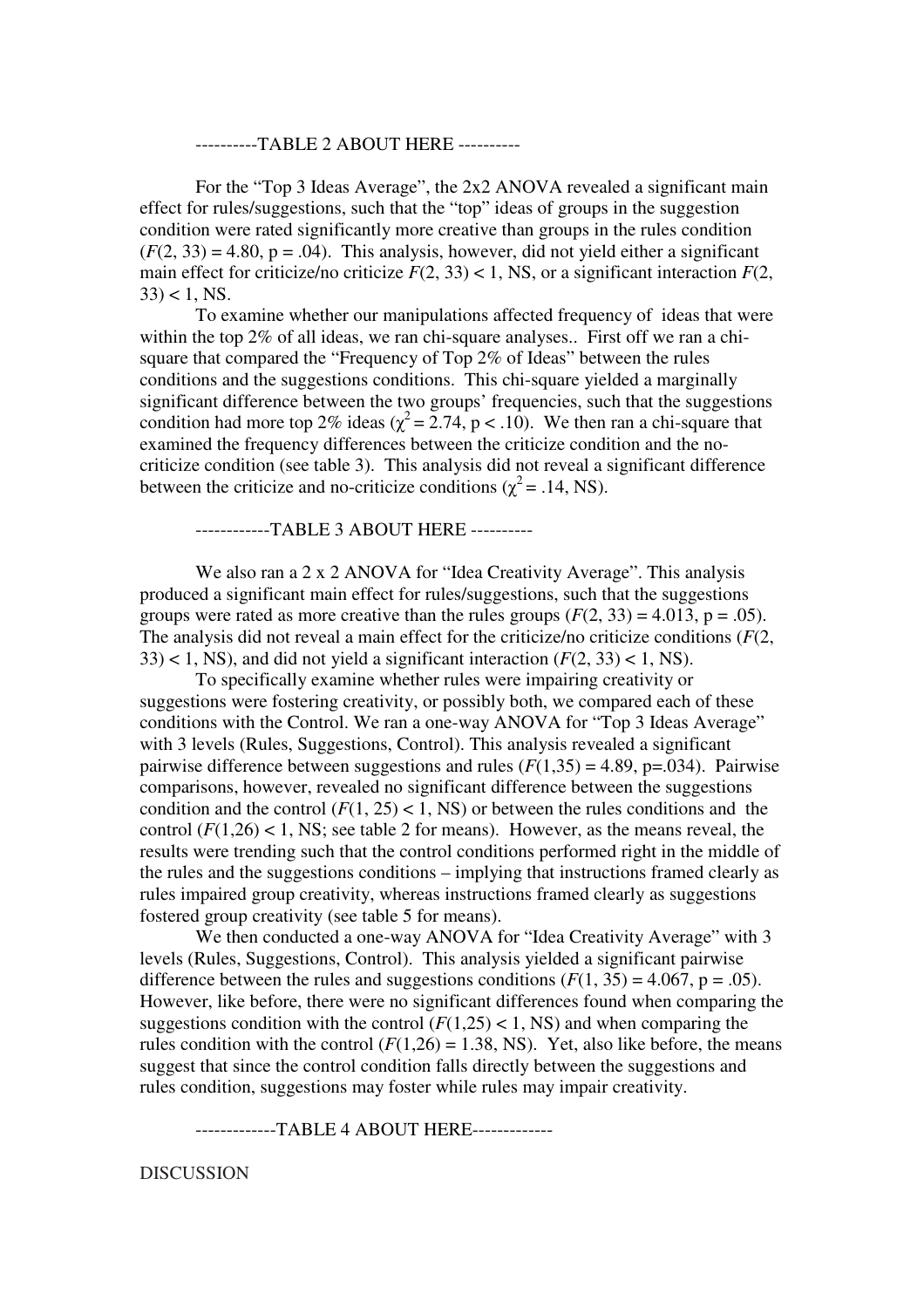This research scrutinized the effects of imposing rules on the creative process of brainstorming, and also specifically examined one of these brainstorming rules – do not debate or criticize one another's ideas. We contended that the nature of rules is, in and of itself, one othat may confine and costrain. Therefore framing brainstorming instructions as "the rules of brainstorming," as is commonplace, might well hinder group creativity relative to groups where the brainstorming instructions were clearly framed as general suggestions. We found that in head-to-head comparisons, using multiple methods of measuring creativity, the suggestions conditions outperformed the rules conditions. Moreover, there seems to be evidence that relative to a control condition, rules impede creativity, whereas suggestions foster it.

We did not directly test why or how rules may be impeding creativity, but there is reason to believe that providing rules impacts cognition in at least 3 ways. First, imposing rules may establish a mental framework not conducive to freedom and divergent thought processes. Presumably from a young age, individuals internalize rules as associated with obedience and conventional behavior. Yet, it is the opposite of such behavior – disobedience and eccentric behavior – that associate more closely with creative thinking. If people's minds do associate rules with convention and conformity, then simply saying the word "rules" may activate schema or goals in line with these associations. Thus, the rules of brainstorming may actually prime uncreative thinking.

Imposing rules may also deplete cognitive resources that could otherwise be utilized in creative thinking. Being aware of and obeying rules requires attention and monitoring. This should especially be the case for brainstorming sessions, where the four rules are not already ingrained into one's memory and unconscious, but are new and highly salient. Though we have no way of knowing the amount of one's cognitive resources that may get devoted to focusing on and following the rules of brainstorming. However, whatever amount this is, reduces the resources that could be directed toward developing novel and useful ideas.

 Our finding that rules may impair creativity seems consistent with the argument that creativity stems from a culture or atmosphere of freedom and liberation (Nemeth, 1997). In fact, a workplace where rules are not made salient merges well with an environment where one feels free to express ideas or dissent against norms. Thus, organizations aiming for a culture of innovation might find it useful to suppress the imposition of rules.

#### Footnote:

\*We wish to express our appreciation to the Institute for Research on Labor and Employment at the University of California Berkeley for their generous support of this project. Request for reprints can be obtained from Prof. Charlan Nemeth, Dept of Psychology, Univ of California, Berkeley 94720-1650.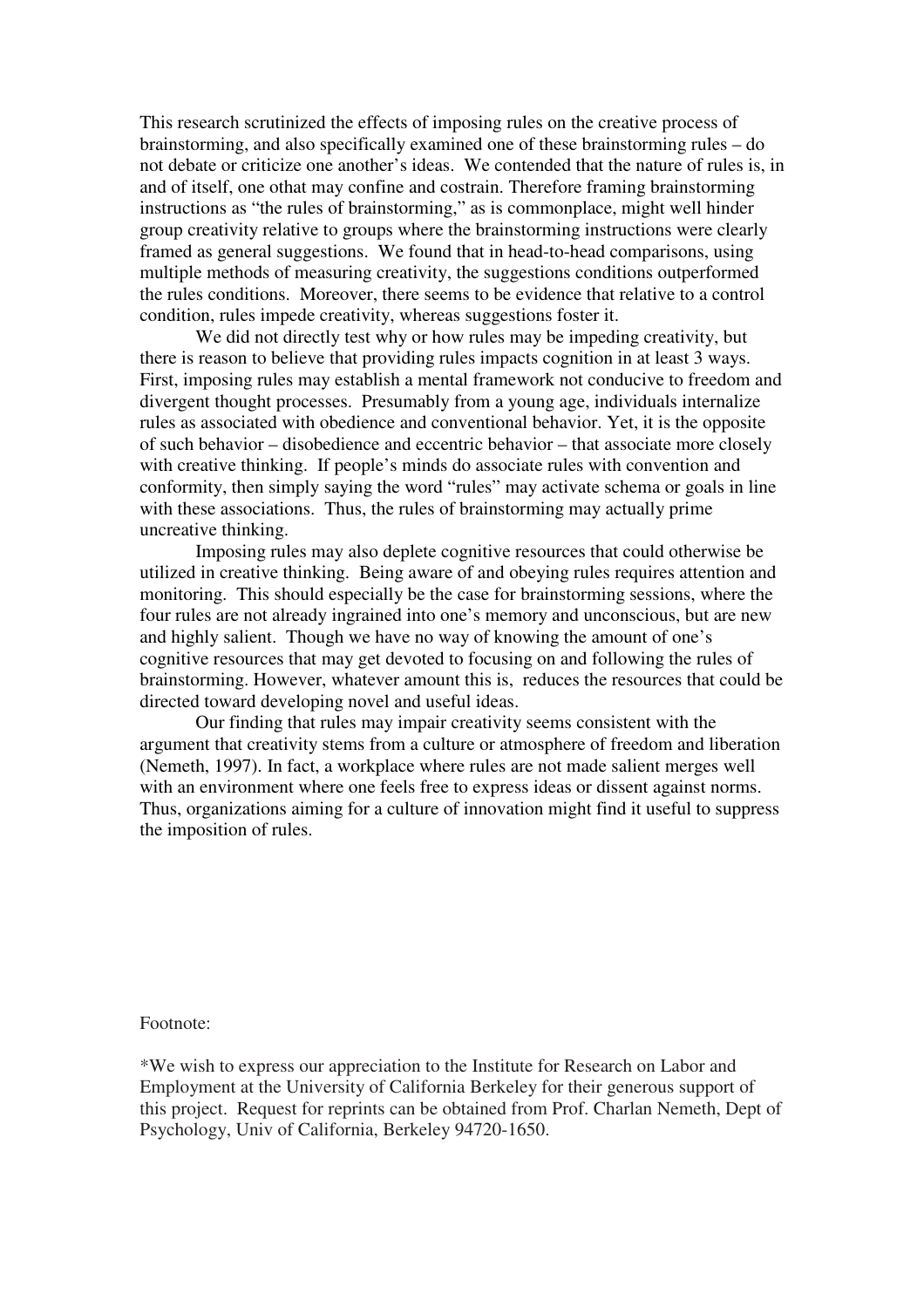### REFERENCES

.

- Amabile, T.M. (1988). A model of creativity and innovation in organizations. *Research in Organizational Behavior, 10*, 123-167.
- Amabile, T. M. (1996). *Creativity in context*. Boulder, CO: Westview Press.
- Amabile, T. M., Conti, R., Coon, H., Lazenby, J., & Herron, M. (1996). Assessing the work environment for creativity. *Academy of Management Journal, 39,* 1154– 1184.
- Bargh, J.A. & Chartrand, T.L. (1999). The unbearable automaticity of being. *American Psychologist, 54*, 462-479.
- Dunnette, D., Campbell, J., & Jaastad, K. (1963). The effect of group participation on brainstorming effectiveness for 2 industrial samples. *Journal of Applied Psychology, 47*, 30–37.
- Hill, K. G., & Amabile, T. M. (1993). A social psychological perspective on creativity: Intrinsic motivation and creativity in the classroom and workplace. In S.G. Isaksen, M.C. Murdock, R.L. Firestien, & D.J. Treffinger (Eds.), *Understanding and recognizing creativity: The emergence of a discipline* (pp. 400-431). Norwood, NJ: Ablex.
- Jehn, K. A. (1995). A multimethod examination of the benefits and detriments of intragroup conflict. *Administrative Science Quarterly, 40*, 256-282.
- Jehn, K. A. & Mannix, E. A. (2001). The dynamic nature of conflict: A longitudinal study of intragroup conflict and group performance. *Academy of Management Journal, 44*, 238-251.
- Kanter, R. M. (1988). When a thousand Xowers bloom: Structural, collective and social conditions for innovation in organizations. In B. Staw & L. L. Cummings (Eds.), *Research in organizational behavior*. Greenwich, CT: JAI Press.
- Karau, S. J., &Williams, K. D. (1993). Social loafing: A meta-analytic review and theoretical integration. *Journalof Personality and Social Psychology, 65*, 681– 706.
- Kasof, J. (1995). Social determinants of creativity: Status expectations and the evaluation of original products. *Advances in Group Processes,* 12, 167-220.
- Kogan, N. (1983). Stylistic variation in childhood and adolescence: Creativity, metaphor, and cognitive styles. In P.H. Mussen (Ed.), *Handbook of child psychology: Vol. 3, Cognitive development* (4th edn., pp. 628-706). New York: Wiley.
- Mednick, S. A. (1962). The associative basis of the creative process. *Psychological Review,* 69, 220-232.
- Mumford, M. D. & Gustafson, S. B. (1988). Creativity syndrome: Integration, application, and innovation. *Psychological Bulletin,* 103, 27-43.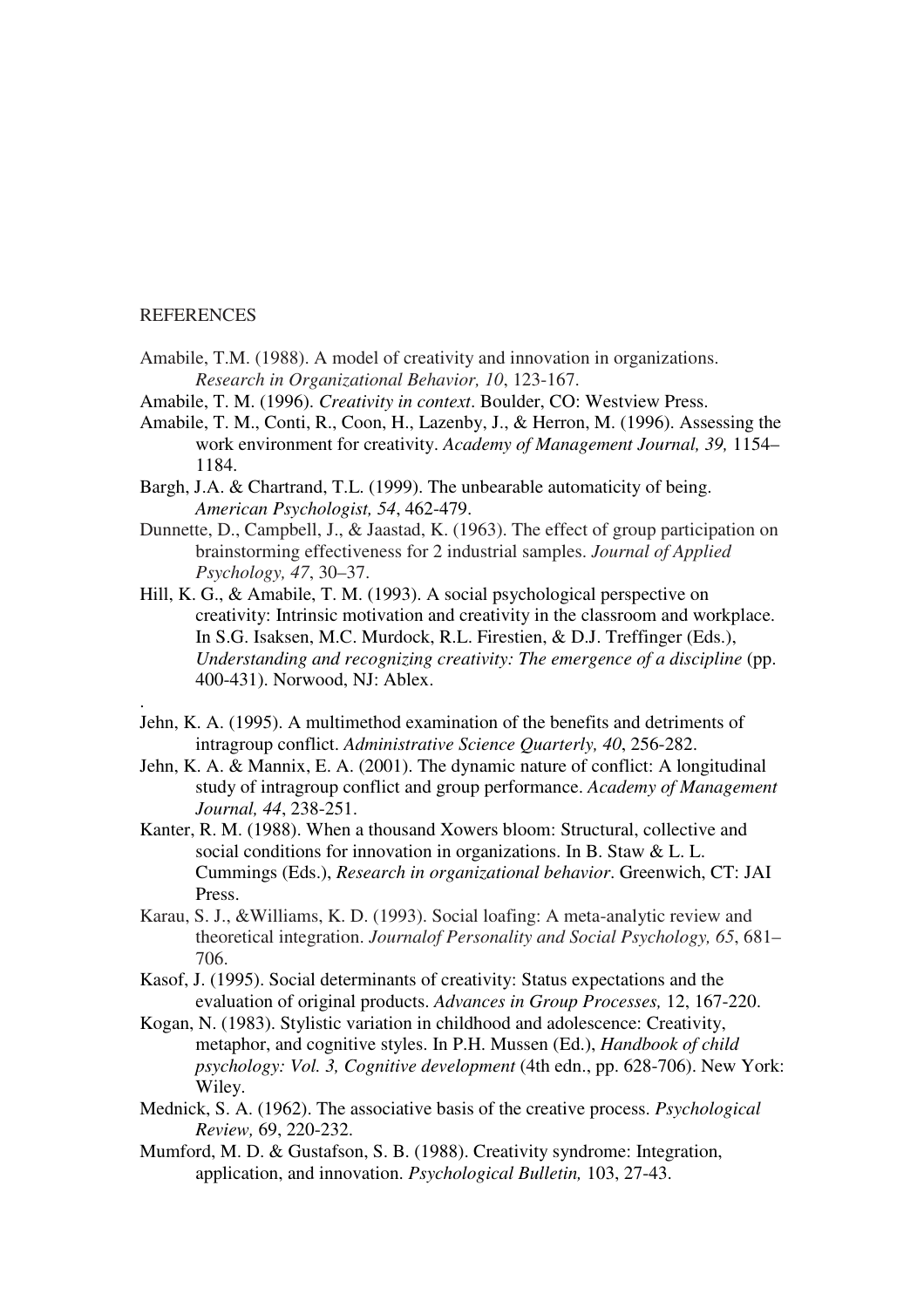- Nemeth, C. (1995). Dissent as driving cognition, attitudes and judgments. *Social Cognition, 13*, 273-291.
- Nemeth, C. (1997). Managing innovation: When less is more. *California Management Review, 40*, 59–74.
- Nemeth C., & Chiles, C. (1988). Modeling courage: The role of dissent in fostering independence. *European Journal of Social Psychology, 18*, 275-280.
- Nemeth, C., & Kwan, J. L. (1985). Originality of word associations as a function of majority vs. minority influence. *Social Psychology Quarterly, 48*, 277-282.
- Nemeth, C., Personnaz, M., Personnaz, B., & Goncalo, J. (2004). The liberating role of conflict in group creativity: A cross-cultural study. *European Journal of Social Psychology, 34, 365–374.*
- Olin, T., & Wickenberg, J. (2001). Rule breaking in new product development crime or necessity? *Creativity and Innovation Management, 10*, 15-25.
- Osborn, A. F. (1957). *Applied imagination* (1st edn.). New York: Scribner.
- Parnes, S. J., & Meadow, A. (1959). Effect of brainstorming instructions on creative problem solving by trained and untrained subjects*. Journal of Social Behavior and Personality, 11*, 633–646.
- Paulus, P. B. (2000). Groups, teams and creativity: The creative potential of idea generating groups. *Applied Psychology: An International Review, 49*, 237– 262.
- Paulus, P.B., & Brown, V. (2003). Ideational creativity in groups: Lessons from research on brainstorming. In P.B. Paulus & B.A. Nijstad (Eds.), *Group creativity*. New York: Oxford University Press.
- Pelled, L. H., Eisenhardt, K. M., Xin, K. R. (1999). Exploring the black box: An analysis of work group diversity, conflict, and performance. *Administrative Science Quarterly, 44,* 1-28.
- Perrow, C. (1979). *Complex organizations: a critical essay.* New York: Scott, Foresman
- Peterson, R. S., & Nemeth, C. (1996). Focus versus flexibility: Majority and minority influence can both improve performance. *Personality and Social Psychology Bulletin, 22*, 14-23.
- Runco, M. A. (1990). Implicit theories and ideational creativity. In M.A. Runco & R.S. Albert (Eds.), *Theories of creativity* (pp. 234-252). Newbury Park, CA: Sage.
- Sternberg, R. J., & Lubart, T. I. (1993). Investing in creativity. *Psychological Inquiry, 4,* 229–232.
- Sternberg, R. J., & Lubart, T. I. (1995). *Defying the crowd: Cultivating creativity in a culture of conformity.* New York: The Free Press.

TABLE 1.

| <b>Measuring Technique</b> | Procedure                                                                                                        |  |  |
|----------------------------|------------------------------------------------------------------------------------------------------------------|--|--|
| <b>Quantity of Ideas</b>   | Count the number of ideas a group generated                                                                      |  |  |
| <b>Top-Notch Ideas</b>     | Independent coders rate every idea that every group<br>generated.                                                |  |  |
| Top 3 Ideas Average        | The top 3 ideas that each group generated are averaged<br>together to create a "top-notch" score for each group. |  |  |
| <i>Frequency of Top 2%</i> | A threshold is determined based on what rating an idea                                                           |  |  |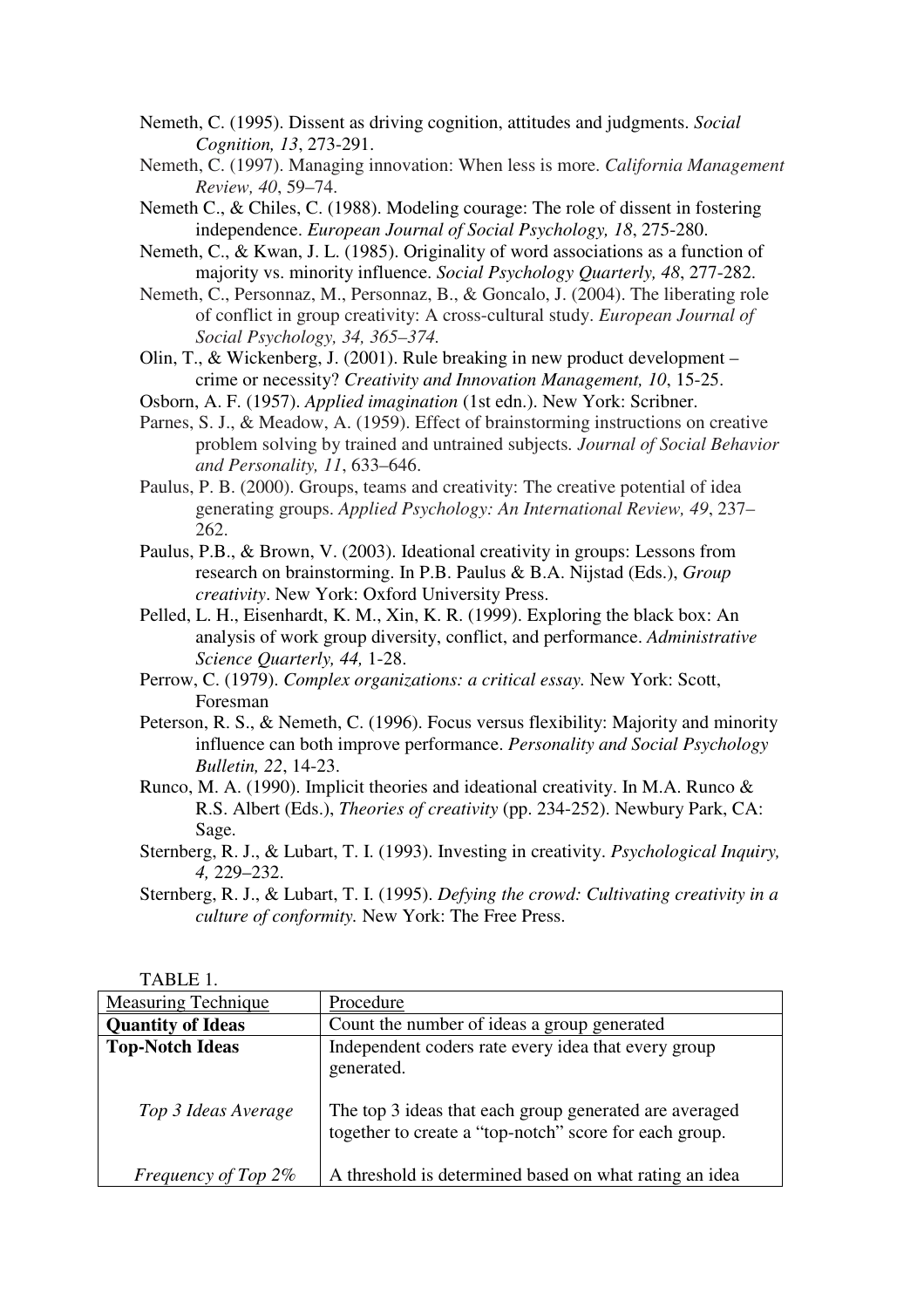|                                | needs in order to be in the top 2% of all ideas generated by<br>all groups. Then the frequency of ideas that a group has<br>that rank above this threshold is counted. This frequency<br>becomes the "top-notch" score for each group. |
|--------------------------------|----------------------------------------------------------------------------------------------------------------------------------------------------------------------------------------------------------------------------------------|
| <b>Idea Creativity Average</b> | Independent coders rate every idea that every group<br>generated. Then, the rating of every idea that a group<br>generated is summed up and divided by the total number of<br>ideas that that group generated.                         |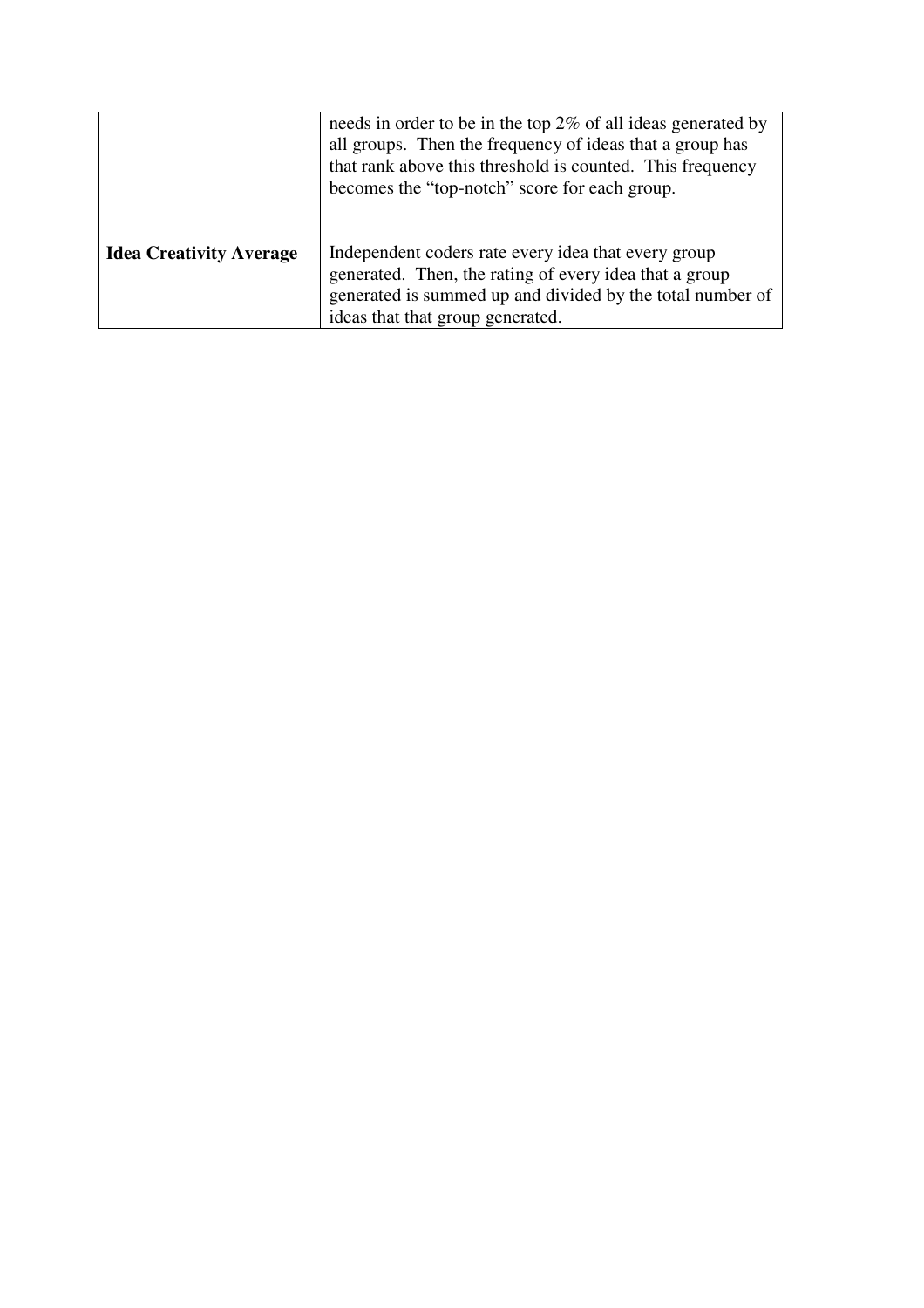TABLE 2

| Dependent                                             | Rules        | Rules     | Suggestions  | Suggestions | Rules   | Suggestions | Criticize | No Criticize |
|-------------------------------------------------------|--------------|-----------|--------------|-------------|---------|-------------|-----------|--------------|
| Variable                                              | No Criticize | Criticize | No Criticize | Criticize   | Overall | Overall     | Overall   | Overall      |
| Number of<br>ideas                                    | 46.30        | 39.44     | 45.33        | 42.67       | 43.05   | 44.00       | 41.06     | 45.82        |
| Top Notch<br>Average<br>(top <sub>3</sub> )<br>ideas) | 3.63         | 3.56      | 3.78         | 3.75        | 3.60    | 3.76        | 3.65      | 3.70         |
| Idea<br>Creativity<br>Average                         | 2.76         | 2.75      | 2.84         | 2.79        | 2.75    | 2.82        | 2.77      | 2.80         |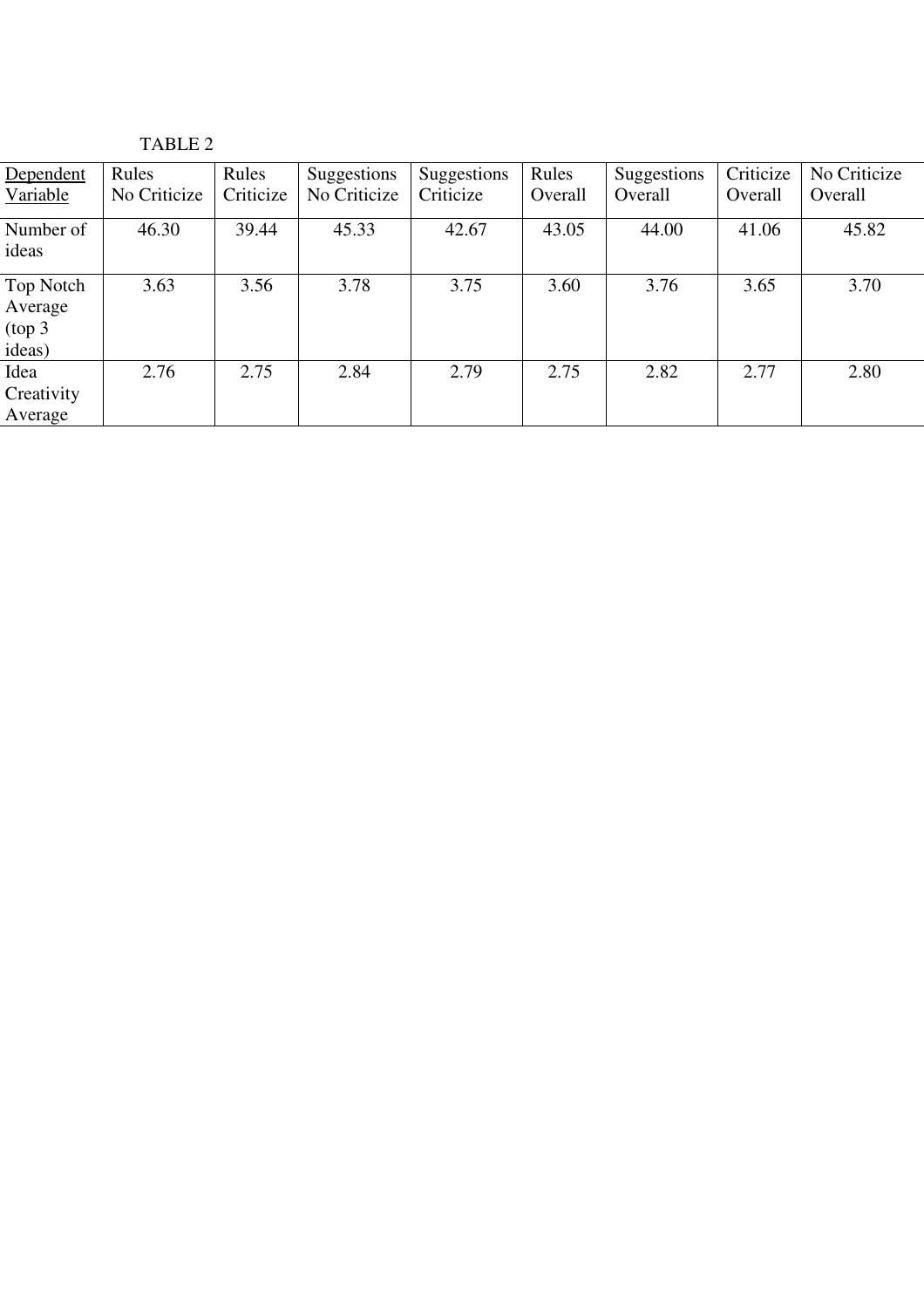TABLE 3

|                           | Rules    | Suggestions | No Criticize | Criticize |
|---------------------------|----------|-------------|--------------|-----------|
| <b>Observed Frequency</b> | 10 ideas | 18 ideas    | 13 ideas     | 15 ideas  |
| (frequency of top $2\%)$  |          |             |              |           |
| <b>Expected Frequency</b> | 14.38    | 13.62       | 14.38        | 13.62     |